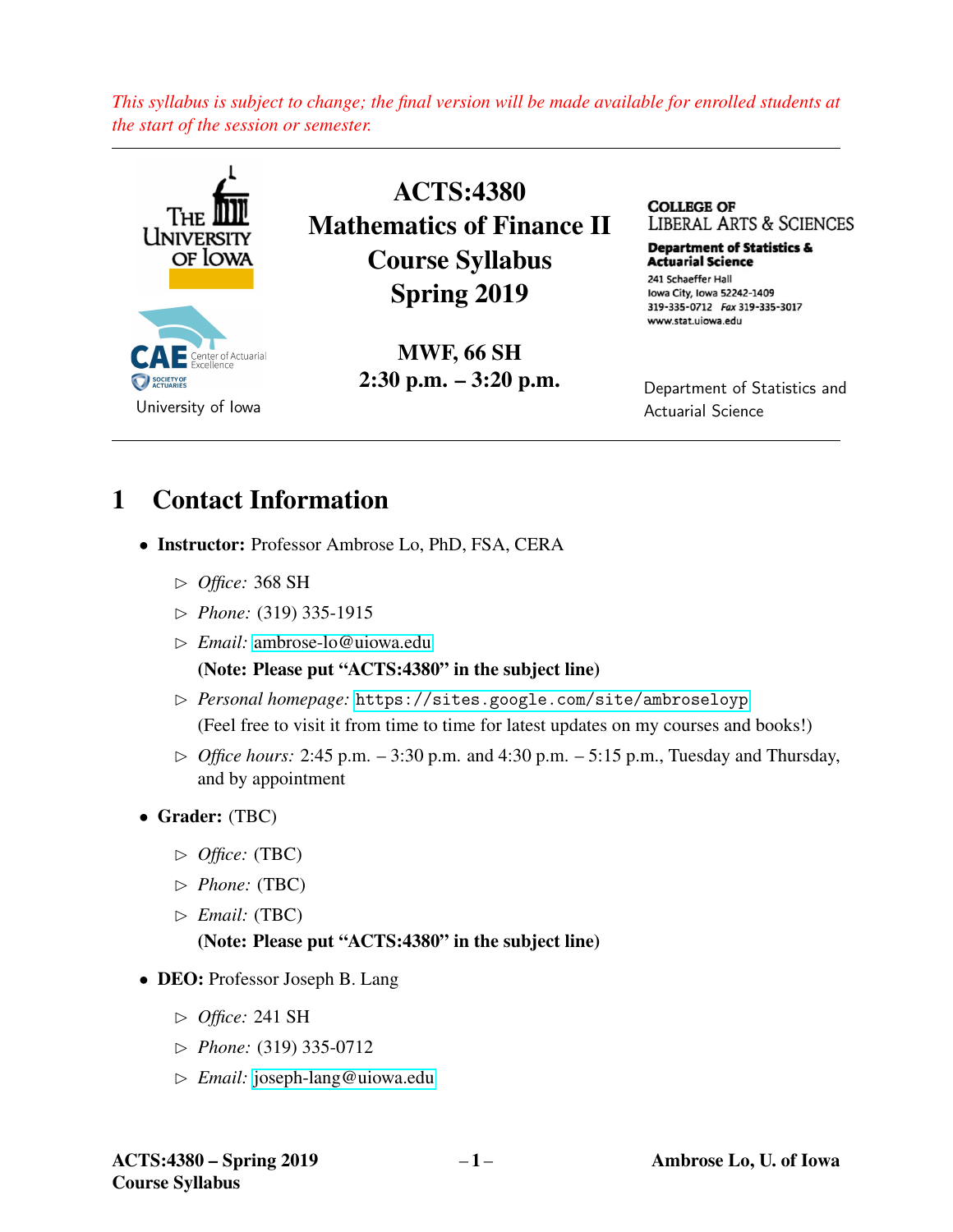# 2 Course Description and Objectives

Prerequisites: ACTS:3080 (Mathematics of Finance I) with a minimum grade of C+ and status as Actuarial Science major

Corequisite: STAT:4100 / 5100 (Mathematical Statistics I / Statistical Inference I) Recommendation: Having taken or currently taking FIN:3300 (Corporate Finance)

Building upon students' prior exposure to actuarial science and preparation in mathematical statistics, this intermediate course on mathematical finance for B.S. and M.S. in Actuarial Science students explores option pricing in a reasonably mathematical manner and prepares you adequately for the *derivatives portion* (i.e., Topics 6 to 10) of the Investment and Financial Markets (IFM) Exam offered by the Society of Actuaries (SOA). It consists of three interrelated parts of varying degrees of technical sophistication:

| Part I.   | Conceptual Foundation on Derivatives          | (approx. 5 weeks) |  |  |
|-----------|-----------------------------------------------|-------------------|--|--|
| Part II.  | Pricing and Hedging of Derivatives            |                   |  |  |
| $II-A.$   | Discrete-time Option Pricing Models           | (approx. 2 weeks) |  |  |
| II-B.     | Continuous-time Option Pricing Models         | (approx. 7 weeks) |  |  |
| Part III. | Epilogue: General Properties of Option Prices | (approx. 1 week)  |  |  |

Here is the synopsis of the course:

- Part I (Chapters 1 to 3) lays the conceptual groundwork of the whole course by setting up the terminology of derivatives commonly encountered in the literature and introducing the definition, mechanics, typical use, and payoff structures of the two primary groups of derivatives, namely, forwards and options, which bestow upon their holders an obligation and a right to trade an underlying asset at a fixed price on a fixed date, respectively. Particular emphasis is placed on how and why a derivative works in a given scenario of interest. In due course, we also present the all-important *no-arbitrage assumption* and the method of *pricing by replication*. Underlying the pricing and hedging of derivatives throughout this book, these two vehicles are applied in this part to determine the fair price of a forward, where "fair" is meant in the sense that the resulting price permits no free lunch opportunities.
- In Part II (Chapters 4 to 8), which is the centerpiece of this course, we build upon the background material in Part I and tackle option pricing in two stages—first in the discrete-time binomial tree model (Chapter 4), which is simple, intuitive, and easy to implement, then in the technically more challenging continuous-time Black-Scholes model (Chapters 5 to 8). In this part, the no-arbitrage assumption and the method of replication continue to play a vital role in valuing options and lead to the celebrated *risk-neutral pricing formula*. The implementation and far-reaching implications of the method of risk-neutral valuation for the pricing and hedging of derivatives are explored in Chapters 6 to 8.
- Finally, we end in Part III (Chapter 9) with a description of some general properties satisfied by option prices when no asset price model is prescribed. Even in this model-free framework setting, there is a rich theory describing the no-arbitrage properties universally satisfied by option prices. Although this part can be read prior to studying Part II, you will find that what you learn from Part II, especially the notion of an exchange option in Chapter 8, will provide you with some surprisingly useful insights into the connections between different options.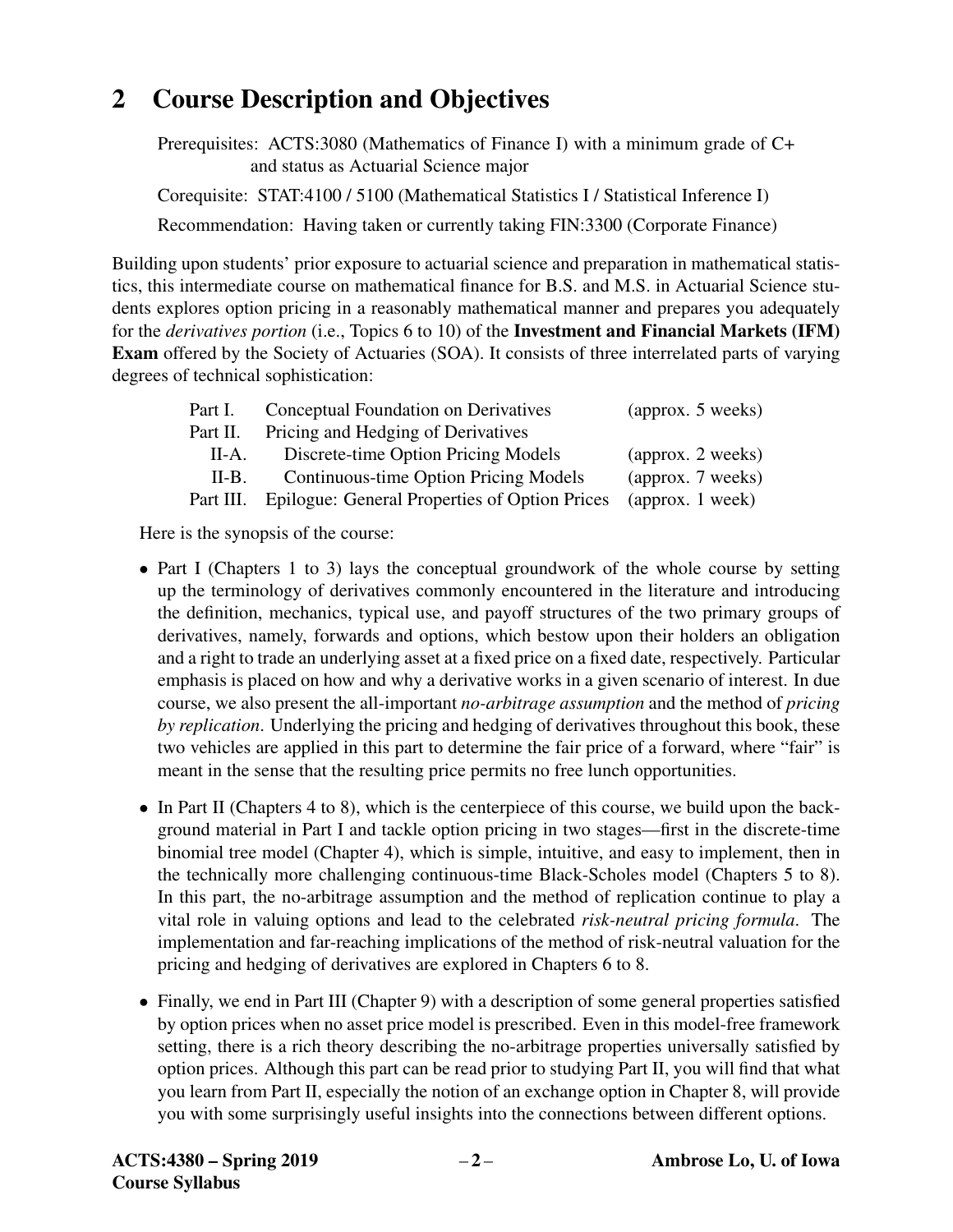After taking this course, the successful student is expected to:

- 1. Understand the mechanics and typical use of different kinds of financial derivatives.
- 2. Price options on a wide variety of underlying assets using different pricing methodologies.
- 3. Realize the assumptions and limitations of each class of option pricing models.
- 4. Take and, most importantly, pass Exam IFM in July 2019 with considerable ease.

# 3 Exam IFM

Exam IFM is a new three-hour computer-based exam that consists of 30 multiple-choice questions, each of which includes 5 answer choices identified by (A), (B), (C), (D), and (E). It was offered for the first time in July 2018 and replaced its predecessor, Exam MFE (Models for Financial Economics), which was exclusively about the use and pricing of derivatives. Exam IFM encompasses much of the MFE derivatives material, but with a lot of corporate finance added. Roughly speaking, 50% of IFM is about derivatives (Topics 6 to 10) and the other 50% is about corporate finance (Topics 1 to 5). There are two released MFE past exams (Spring 2007 and Spring 2009), 60 sample questions on introductory derivatives, 40 sample questions on advanced derivatives, and 44 questions on finance and investment, all with detailed solutions. More information about Exam IFM can be found at <https://www.soa.org/education/exam-req/edu-exam-ifm-detail.aspx>.

Exam IFM is offered three times every year (March, July, and November). In 2019, Exam IFM will be offered via computer-based testing (CBT) from March 8 to March 14, **July 9 to July 15**, and November 21 to November 27. The registration deadlines are February 5, June 4, and October 22, respectively (please refer to [https://www.soa.org/Education/Exam-Req/Exam-Day-Info/](https://www.soa.org/Education/Exam-Req/Exam-Day-Info/edu-2019-cbt-test-schedule.aspx) [edu-2019-cbt-test-schedule.aspx](https://www.soa.org/Education/Exam-Req/Exam-Day-Info/edu-2019-cbt-test-schedule.aspx)). It is strongly suggested that you take the exam in July as you learn the material, do the homework, and study for the quizzes and exams in this course (as the old saying goes, *strike while the iron is hot*!). The bottom line is: *You should aim to have (at least) three professional exams under your belt, namely, P, FM, and IFM, before the Career Fair of 2019, in order to be a competitive candidate seeking a permanent actuarial job.*

Note that because of time constraints, this course is largely dedicated to the *derivatives portion* (i.e., Topics 6 to 10) of the IFM exam syllabus. To help you learn the *corporate finance portion* (i.e., Topics 1 to 5), it is strongly suggested that you also take FIN:3300 (Corporate Finance), in addition to ACTS:4380, in the same semester, if you have not taken FIN:3300. The reasons are two-fold:

- 1. While FIN:3300 may not use the same corporate finance text as in the IFM exam syllabus, the course has a significant overlap with the required IFM corporate finance topics (e.g., risk-return trade-off, asset pricing models, market efficiency, capital structure) and will be highly conducive to you mastering the IFM exam material and, by extension, taking Exam IFM in July 2019.
- 2. Getting a B- or above in FIN:3300 before July 2019 allows you to receive the VEE credit in Accounting and Finance (an accounting course is also required effective from July 2019). In other words, you have to take FIN:3300 no matter for IFM exam preparation or for fulfilling the VEE credit.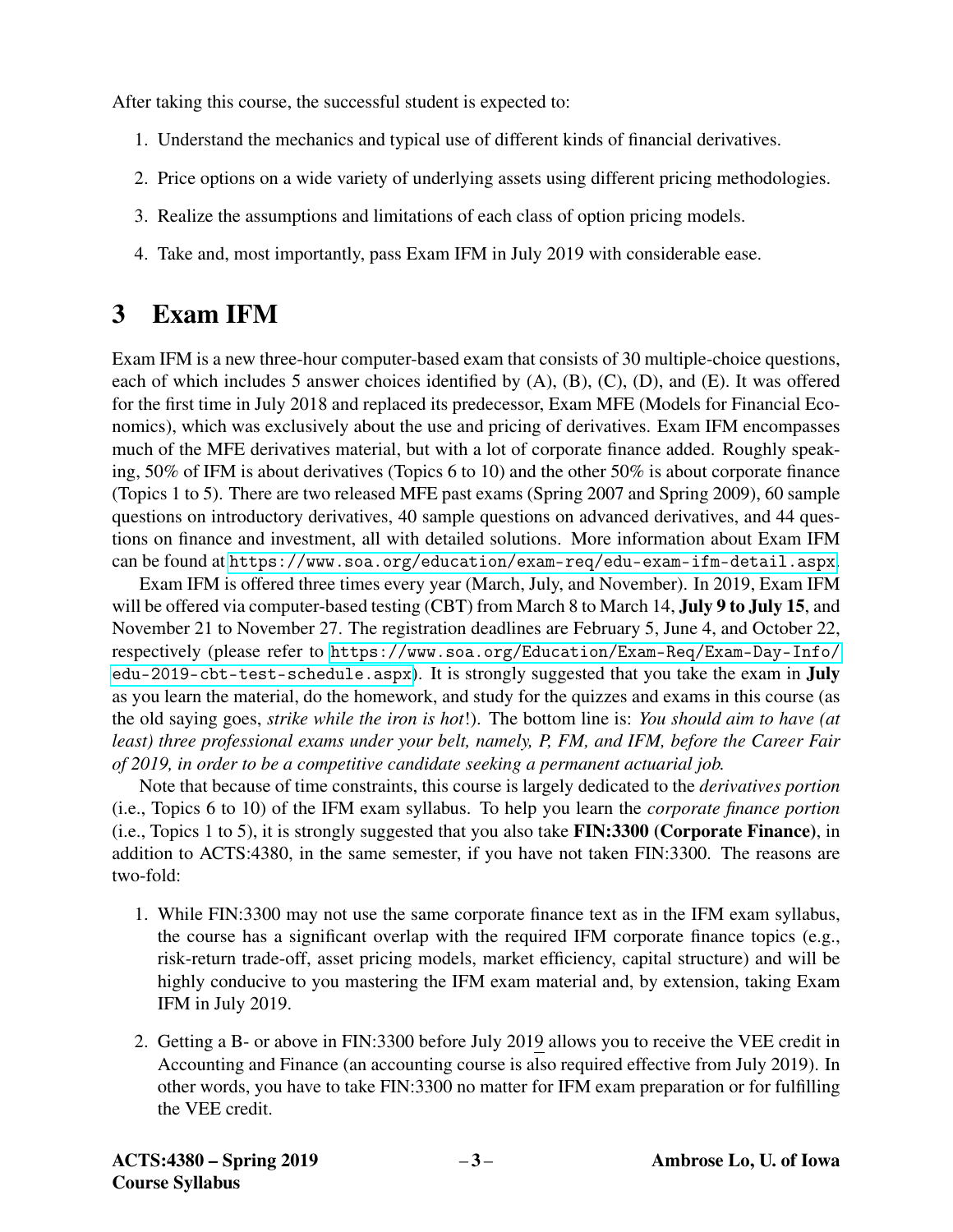# 4 Texts

The required textbook for this course is

*[Derivative Pricing: A Problem-Based Primer](https://www.crcpress.com/Derivative-Pricing-A-Problem-Based-Primer/Lo/p/book/9781138033351)*, 2018, by A. Lo (yours truly), Chapman & Hall/CRC Press Financial Mathematics Series, ISBN: 978-1-13803-335-1.

All registered students in this course are expected to purchase this text, which not only addresses all important topics required in the derivatives portion of Exam IFM, but also presents lots of intuition for you to understand the subject matter deeply, and a wide variety of examples and practice problems for exam preparation (note that the textbook has full solutions to all odd-numbered endof-chapter problems; see Appendix B therein). Homework problems will be assigned from the text. During lectures, the instructor will provide a framework, cover the main ideas, point out subtleties, and go over examples with you. You should put down additional details and take supplementary notes to better understand concepts. *You are strongly encouraged to read ahead and bring the book to class.*

An optional text for this course is

*Derivatives Markets* (Third Edition), 2013, by R.L. McDonald, Pearson Education, ISBN: 978-0-32154-308-0.

This is the official textbook for the derivatives portion of Exam IFM. We shall cover, in a different but more cohesive order, the following required sections in McDonald (2013):

- Chapter 1: Introduction to Derivatives, Sections 1, 2, 4, 5
- Chapter 2: An Introduction to Forwards and Options, Sections 1-4
- Chapter 3: Insurance, Collars, and Other Strategies, Sections 1-4
- Chapter 5: Financial Forwards and Futures, Sections 1, 2, 3 (through the middle of p. 136), 4 (through the top of p. 143)
- Chapter 9: Parity and Other Option Relationships, Sections 1 (through the bottom of p. 269), 3
- Chapter 10: Binomial Option Pricing (Basic Concepts), Sections 1-5, 6 (through the middle of p. 315)
- Chapter 11: Binomial Option Pricing (Selected Topics), Section 1
- Chapter 12: The Black-Scholes Formula, Sections 1-3, Appendices A, B
- Chapter 13: Market-Making and Delta-Hedging, Sections 1-4, 5 (beginning at the bottom of p. 398), 6
- Chapter 14: Exotic Options: I, Sections 1, 2 (through the bottom of p. 413), 3 (through the bottom of p. 416), 4 (through the bottom of p. 419), 5 (through Figure 14.4 on p. 423), 6, Exercises 14.20 and 14.21 on p. 429
- Chapter 18: The Lognormal Distribution, Sections 1-4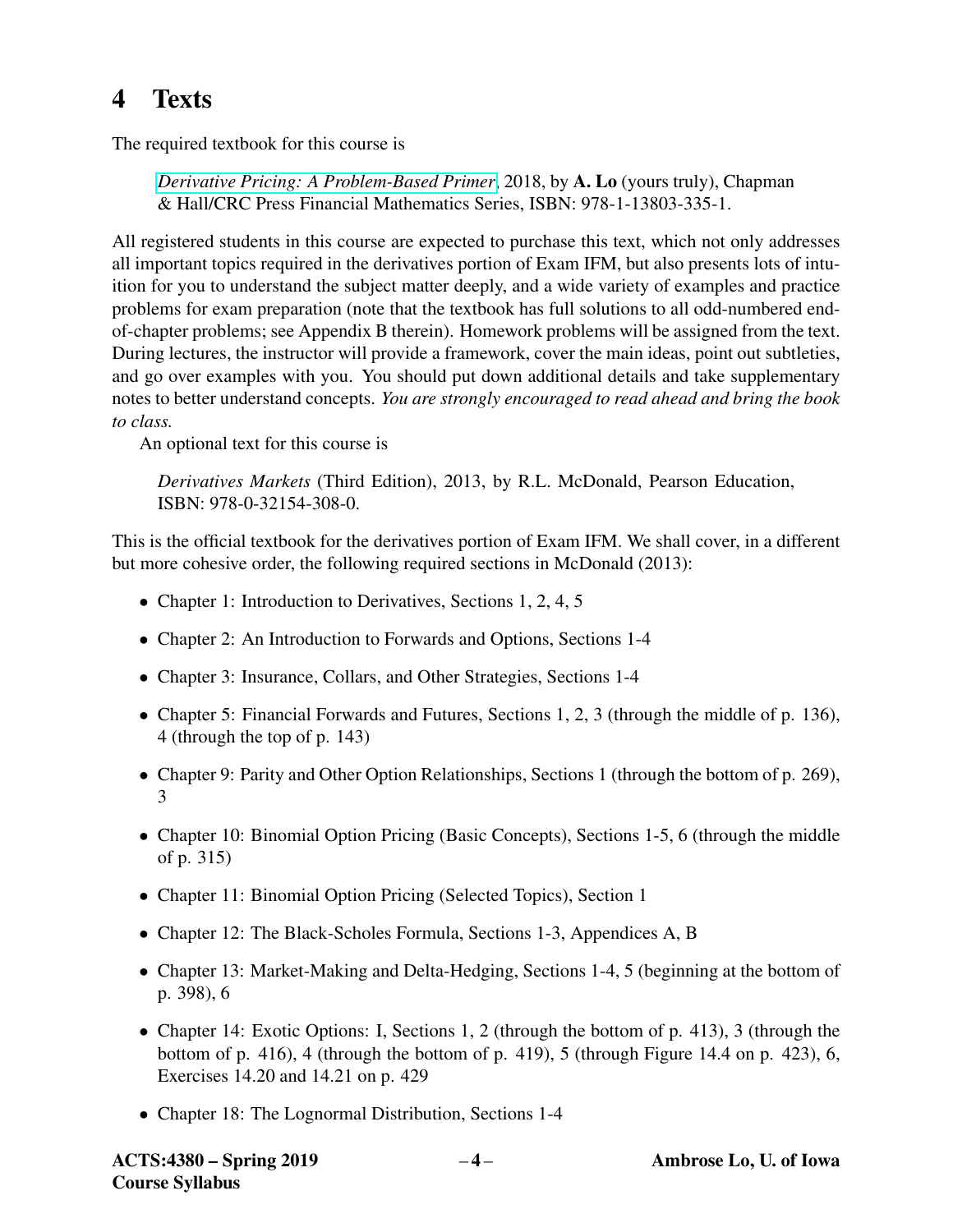- Appendices A (The Greek Alphabet), B.1 (The Language of Interest Rates), and C (Jensen's Inequality)
- IFM-22-18: Supplementary Material for Derivatives: "Actuarial-Specific Applications of Options and other derivatives, and Expanded Coverage on Exotic Options"

Unless otherwise stated, chapter appendices are not included in the required readings. Pearson has published *Student Solutions Manual to Derivatives Markets*, which provides solutions to all even-numbered end-of-chapter problems in the text.

## 5 Grading System

Assessment in this course comprises the following items:

### • Attendance and att[i](#page-4-0)tude:  $\pm \varepsilon \%$ <sup>i</sup>

You may choose to attend or not to attend classes, but everyone needs to be aware that absence from classes without a valid reason can adversely affect your final grade. It is also impossible for absentees to get a copy of the course material they miss, inquire about the announcements made in class, or seek out-of-class help from the instructor. Likewise, your participation, preparedness, and work ethic may affect your final grade (positively or negatively).

### • Homework assignments: 20%

There will be weekly homework assignments consisting of 4 to 6 end-of-chapter problems in the textbook, usually assigned on Friday and due the next Friday. Refer to the course schedule on pages 7 and 8. Any exceptions will be announced in class or on ICON. These assignments will be central to consolidating your understanding of the course materials and are an integral part of this course. Late homework will be severely penalized (see the generic assignment instructions on ICON). For students' edification, illustrative solutions will be posted on ICON shortly after each homework is due. The homework with the lowest score will be dropped when it comes to computing the final grade.

*A note on collaboration:* Discussion with other students on homework problems is encouraged. However, you should always write up your own solutions.

### • Short quizzes: 15%

There will be a total of six 15-minute quizzes held on Mondays. These quizzes are intended to motivate you to study regularly (not just cram before the Midterm and Final Exams!) and will consist of relatively straightforward questions. The quiz with the lowest score will be dropped when it comes to computing the final grade.

### • Midterm Examination: 25%

There will be a 90-minute Midterm Examination to be held in the evening (6:30 p.m. – 8:00 p.m.) of March 27, 2019 (Wednesday) at 140 SH testing the material in Chapters 1 to 6 of this course. It will consist mainly of multiple-choice questions similar in style to MFE/IFM

<span id="page-4-0"></span><sup>&</sup>lt;sup>i</sup>In mathematics,  $\varepsilon$  usually denotes a small positive number.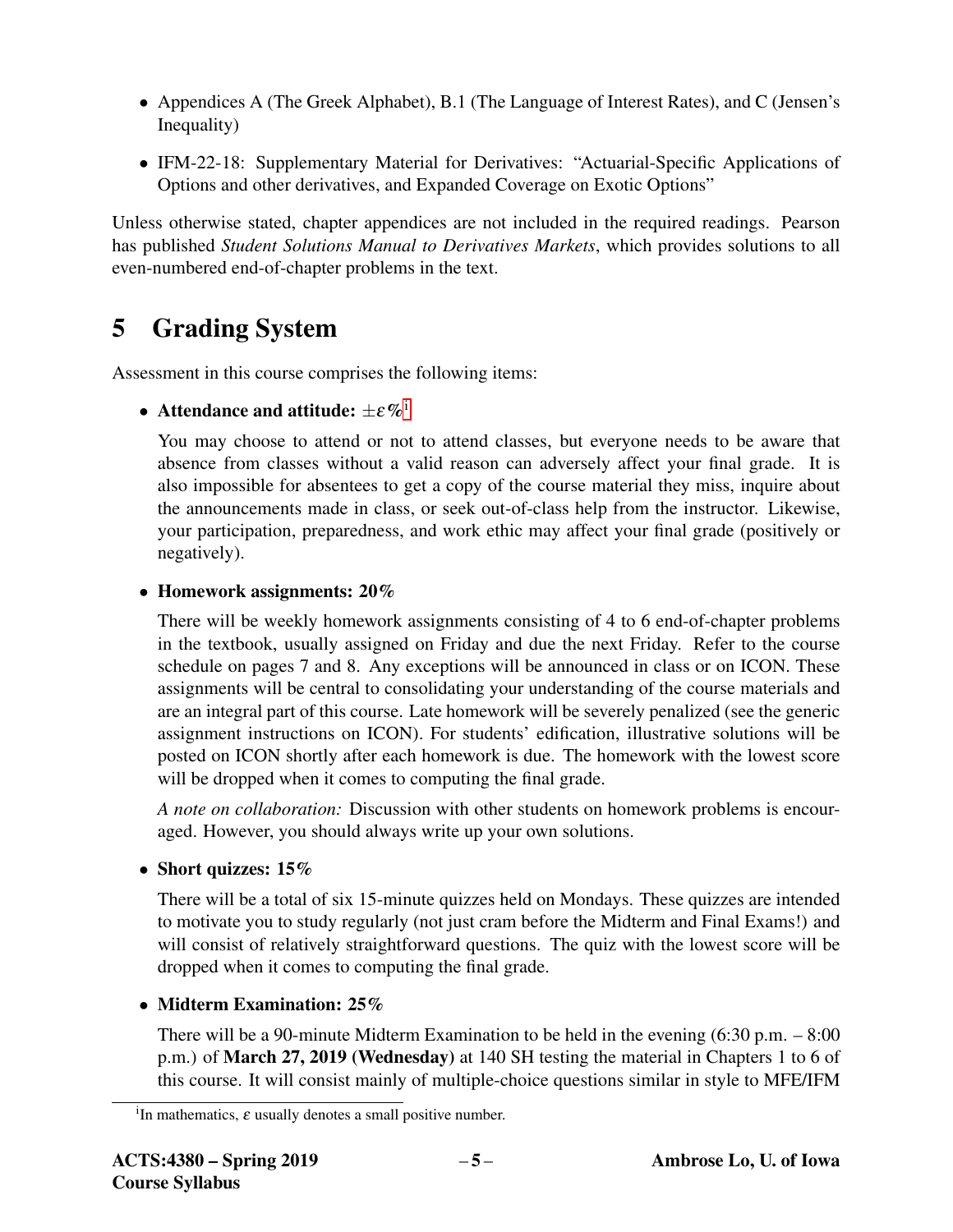problems and end-of-chapter problems in the textbook. You will therefore find that problems from released MFE/IFM past/sample exams and the textbook are useful in preparing for the Midterm Exam.

### • Final Examination:  $40\%$

A two-hour comprehensive Final Examination will take place in the week of May 6–10, 2019. Like the Midterm Exam, the Final Exam will mainly comprise multiple-choice questions similar in style to MFE/IFM problems and end-of-chapter problems in the textbook. The exact date and time will be announced by the Registrar in mid-February. Please do not plan your end-of-semester travel plans until the final exam schedule is made public. It is your responsibility to know the date, time, and place of the final exam.

All quizzes and exams in this course are closed-book. The IFM formulas and tables (posted on ICON) will be provided if needed, and you are not allowed to bring your own formula sheets (the same applies to the real IFM exam as well!). Only SOA/CAS-approved calculators listed on Point 9 of <https://www.soa.org/Files/Edu/edu-rules-reg-instructions.pdf> are permitted.

A note on absences from exams. If, because of illness, you are unable to take any exam in this course as scheduled, you should inform the course instructor *within 24 hours* of the exam, and submit original documentation as soon as possible. Approval for absences for other reasons such as mandatory religious obligations, certain University activities, or unavoidable circumstances should be sought well in advance with documentation provided. Otherwise, a zero score will be awarded.

Grading scheme. Plus/minus grades will be given in this course, and undergraduate and graduate students will be treated as two separate groups when it comes to assigning final grades. An *approximate* guide is as follows:

| <b>Undergraduate students</b> |            |                |            |      |             |
|-------------------------------|------------|----------------|------------|------|-------------|
| $A-$                          | [83.5, 89] | A              | [89, 94.5] | $A+$ | [94.5, 100] |
| $B-$                          | [67, 72.5] | B              | [72.5, 78] | $B+$ | [78, 83.5]  |
| $C-$                          | [50.5, 56] | <sup>-</sup> C | [56, 61.5] | $C+$ | [61.5, 67]  |
| D-                            | [34, 39.5] | D              | [39.5, 45] | D+   | [45, 50.5]  |
| $\mathbf{F}$                  | [0, 34)    |                |            |      |             |

| <b>Graduate students</b> |          |   |          |      |           |
|--------------------------|----------|---|----------|------|-----------|
| A-                       | [85, 90] | A | [90, 95) | $A+$ | [95, 100] |
| B-                       | [70, 75) | B | [75, 80) | $B+$ | [80, 85)  |
| $C-$                     | [55, 60] | C | [60, 65) | $C+$ | [65, 70)  |
| D-                       | [40, 45) | D | [45, 50) | D+   | [50, 55)  |
| F                        | [0, 40)  |   |          |      |           |

These are not completely absolute scales and the instructor reserves the "option" to adjust the cutoffs, depending on the difficulty of the exams. Note that with this grading scheme you are not "graded on a curve," and so you are not competing with fellow students. Therefore, you are not penalized in any way for working together to better understand concepts and to perform better in this course.

### IMPORTANT NOTE

This is not an easy course for most students, even if you have prior exposure to option pricing. Each week you should spend about 3 to 6 hours outside of class meetings reviewing/previewing the textbook and working on the end-of-chapter problems independently. It is fine to work harder, but working less is risky. Let me know if you encounter any problems with your learning.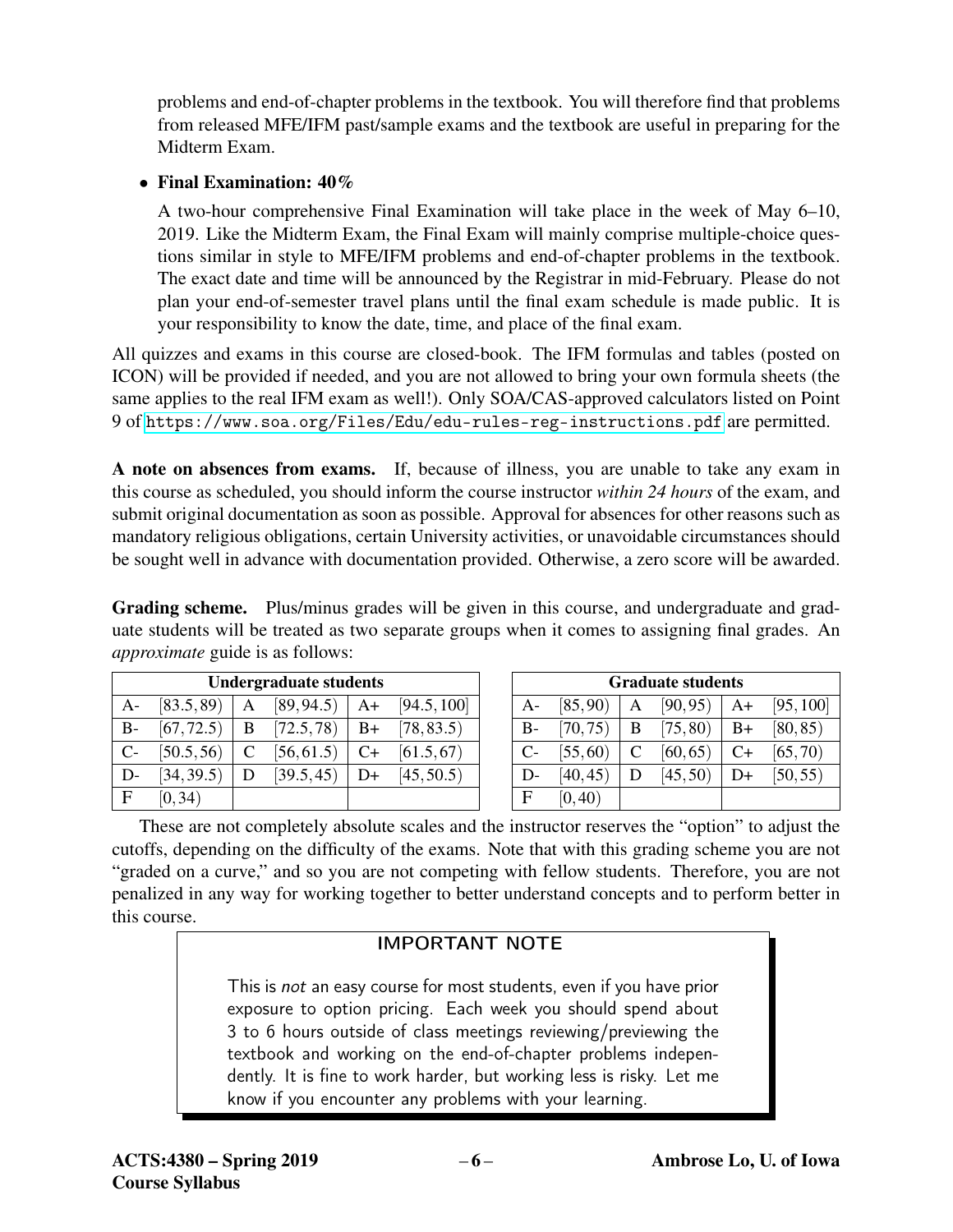## 6 Tentative Teaching, Assignment, and Quiz Schedule

This approximate schedule will be updated as needed as the semester unfolds.

| <b>Teaching Week</b>                                    | Lecture         | <b>Date</b>                         | Topic (Refer to Lo (2018))      |  |  |
|---------------------------------------------------------|-----------------|-------------------------------------|---------------------------------|--|--|
| <b>Part I. Conceptual Foundation on Derivatives</b>     |                 |                                     |                                 |  |  |
| $\mathbf{1}$                                            | 1               | January 14, 2019 (Mon)              | Introduction and Chapter 1      |  |  |
|                                                         | $\overline{2}$  | January 16, 2019 (Wed)              | Chapter 2                       |  |  |
|                                                         | $\overline{3}$  | January 18, 2019 (Fri)              | Chapter 2, Assignment 1         |  |  |
| $\overline{2}$                                          |                 | January 21, 2019 (Mon)              | (University Holiday)            |  |  |
|                                                         | 4               | January 23, 2019 (Wed)              | Chapter 2                       |  |  |
|                                                         | $\overline{5}$  | January 25, 2019 (Fri)              | Chapter 2, Assignment 2         |  |  |
| 3                                                       | 6               | January 28, 2019 (Mon)              | Chapter 2, Quiz 1               |  |  |
|                                                         | 7               | January 30, 2019 (Wed)              | Chapter 3                       |  |  |
|                                                         | 8               | February 1, 2019 (Fri)              | Chapter 3, Assignment 3         |  |  |
| $\overline{4}$                                          | 9               | February 4, 2019 (Mon)              | Chapter 3                       |  |  |
|                                                         | 10              | February 6, 2019 (Wed)              | Chapter 3                       |  |  |
|                                                         | 11              | February 8, 2019 (Fri)              | Chapter 3, Assignment 4         |  |  |
| 5                                                       | 12              | February 11, 2019 (Mon)             | Chapter 3, Quiz 2               |  |  |
|                                                         | 13              | February 13, 2019 (Wed)             | Chapter 3                       |  |  |
|                                                         | 14              | February 15, 2019 (Fri)             | Chapter 4, Assignment 5         |  |  |
| <b>Part II-A. Discrete-time Option Pricing Models</b>   |                 |                                     |                                 |  |  |
| 6                                                       | 15              | February 18, 2019 (Mon)             | Chapter 4                       |  |  |
|                                                         | 16              | February 20, 2019 (Wed)             | Chapter 4                       |  |  |
|                                                         | $\overline{17}$ | February 22, 2019 (Fri)             | Chapter 4, Assignment 6         |  |  |
| $\overline{7}$                                          | 18              | February 25, 2019 (Mon)             | Chapter 4, Quiz 3               |  |  |
|                                                         | 19              | February 27, 2019 (Wed)             | Chapter 4                       |  |  |
|                                                         | 20              | March 1, 2019 (Fri)                 | Chapter 4, Assignment 7         |  |  |
| <b>Part II-B. Continuous-time Option Pricing Models</b> |                 |                                     |                                 |  |  |
| 8                                                       | 21              | March 4, 2019 (Mon)                 | Chapter 5                       |  |  |
|                                                         | 22              | March 6, 2019 ( $\overline{Wed}$ )  | Chapter 5                       |  |  |
|                                                         | 23              | March 8, 2019 (Fri)                 | Chapter 5, Assignment 8         |  |  |
| 9                                                       | 24              | March 11, 2019(Mon)                 | Chapter 6, Quiz 4               |  |  |
|                                                         | 25              | March 13, 2019 (Wed)                | Chapter 6                       |  |  |
|                                                         | 26              | March 15, 2019 (Fri)                | Chapter 6, Assignment 9         |  |  |
|                                                         |                 | March 18, 2019 (Mon)                |                                 |  |  |
|                                                         |                 | March 20, 2019 (Wed)                | (Spring Break—No class!)        |  |  |
|                                                         |                 | March 22, 2019 (Fri)                |                                 |  |  |
| 10                                                      | 27              | March 25, 2019 (Mon)                | Chapter 6                       |  |  |
|                                                         |                 | March 27, 2019 (Wed)                | (No class. Midterm in evening!) |  |  |
|                                                         | 28              | March 29, 2019 (Fri)                | Chapter 6                       |  |  |
| 11                                                      | 29              | April 1, 2019 $(Mon)$ <sup>ii</sup> | Chapter 6                       |  |  |
|                                                         | 30              | April 3, 2019 (Wed)                 | Chapter 7                       |  |  |

<span id="page-6-0"></span>iiDrop date for undergraduate students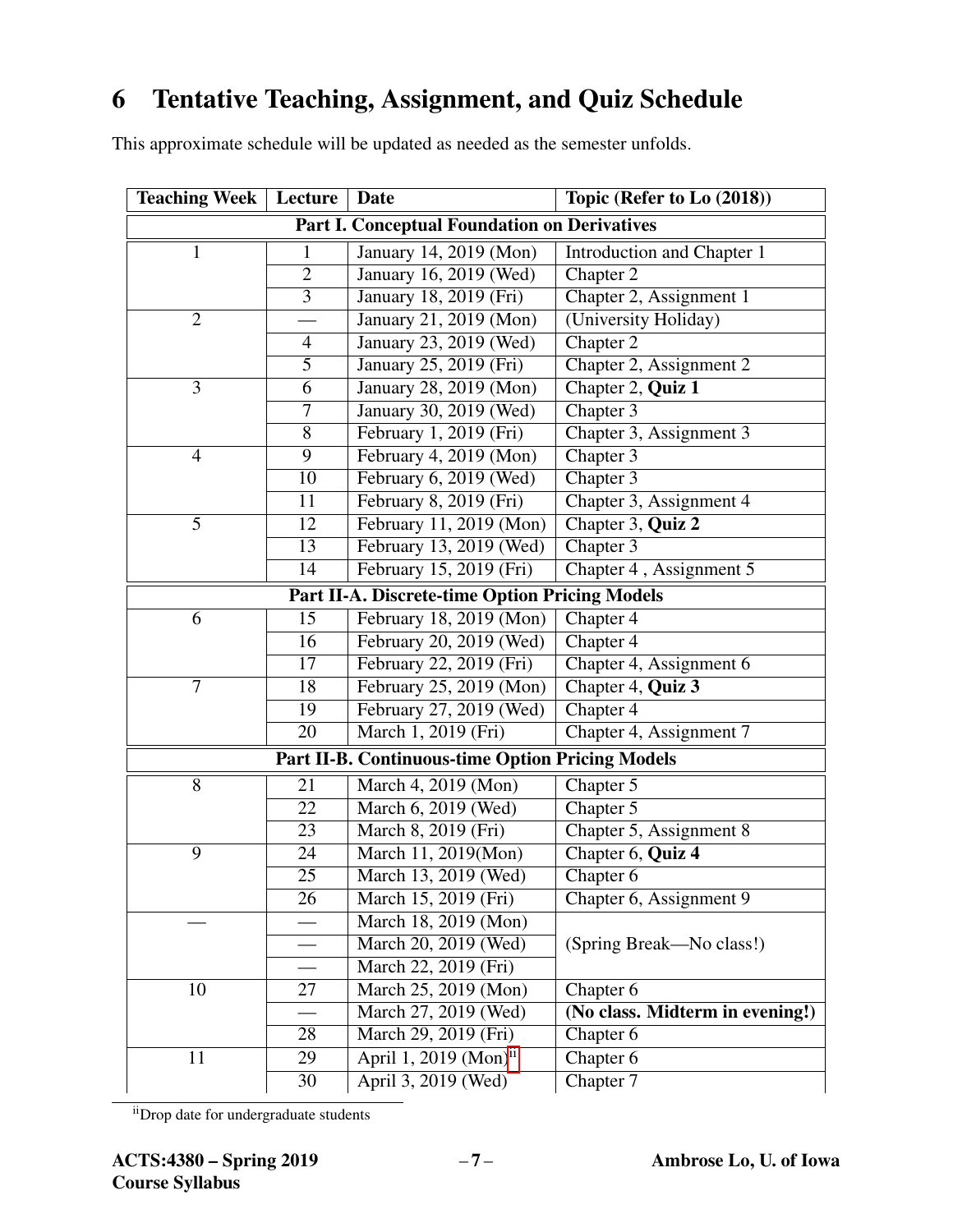|                                                                | 31              | April 5, 2019 (Fri)  | Chapter 7, Assignment 10  |  |  |
|----------------------------------------------------------------|-----------------|----------------------|---------------------------|--|--|
| 12                                                             | 32              | April 8, 2019 (Mon)  | Chapter 7, Quiz 5         |  |  |
|                                                                | $\overline{33}$ | April 10, 2019 (Wed) | Chapter 8                 |  |  |
|                                                                | 34              | April 12, 2019 (Fri) | Chapter 8, Assignment 11  |  |  |
| 13                                                             | 35              | April 15, 2019 (Mon) | Chapter 8                 |  |  |
|                                                                | 36              | April 17, 2019 (Wed) | Chapter 8                 |  |  |
|                                                                | 37              | April 19, 2019 (Fri) | Chapter 8, Assignment 12  |  |  |
| 14                                                             | 38              | April 22, 2019 (Mon) | Chapter 8, Quiz 6         |  |  |
|                                                                | 39              | April 24, 2019 (Wed) | Chapter 8                 |  |  |
|                                                                | 40              | April 26, 2019 (Fri) | Chapter 9, Assignment 13  |  |  |
| <b>Part III. Epilogue: General Properties of Option Prices</b> |                 |                      |                           |  |  |
| 15                                                             | 41              | April 29, 2019 (Mon) | Chapter 9                 |  |  |
|                                                                | 42              | May 1, 2019 (Wed)    | Chapter 9                 |  |  |
|                                                                | 43              | May 3, 2019 (Fri)    | <b>Final Review</b>       |  |  |
|                                                                |                 | May 6-10, 2019       | <b>Final Examination</b>  |  |  |
|                                                                |                 |                      |                           |  |  |
|                                                                |                 | July 9-15, 2019      | <b>July 2019 Exam IFM</b> |  |  |

## More about the Instructor ("Shameless" self-introduction...)

. . . . . . . . . . . . . . . . . . . . . . . . . . . . . . . . . . . . . . . . . . . . . . . . . . . . . . . . . . . . . . . . . . . . . . . . . . . . . . . . . . . . . . . .

Professor Ambrose Lo was born (in 19X9), raised, and educated in Hong Kong. He earned his B.S. in Actuarial Science (first class honors) and Ph.D. in Actuarial Science from The University of Hong Kong in 2010 and 2014, respectively. He joined the Department of Statistics and Actuarial Science at The University of Iowa in August 2014 as an Assistant Professor of Actuarial Science. He is a Fellow of the Society of Actuaries (FSA) and a Chartered Enterprise Risk Analyst (CERA). His research interests lie in dependence structures, quantitative risk management as well as optimal (re)insurance. His research papers have been published in top-tier actuarial journals, such as *ASTIN Bulletin: The Journal of the International Actuarial Association*, *Insurance: Mathematics and Economics*, and *Scandinavian Actuarial Journal*.

Besides dedicating himself to actuarial research, Ambrose attaches equal importance to teaching, through which he nurtures the next generation of actuaries and serves the actuarial profession. He has taught courses on financial derivatives, mathematical finance, life contingencies, credibility theory, advanced probability theory, and regression and time series analysis. His emphasis in teaching is always placed on the development of a thorough understanding of the subject matter complemented by concrete problem-solving skills. He is a coauthor of the *ACTEX Study Manual for SOA Exam SRM* (September 2018 edition) and the sole author of the *ACTEX Study Manual for CAS Exam MAS-I* (Spring 2019 Edition) and the textbook *Derivative Pricing: A Problem-Based Primer* published by Chapman & Hall/CRC press.